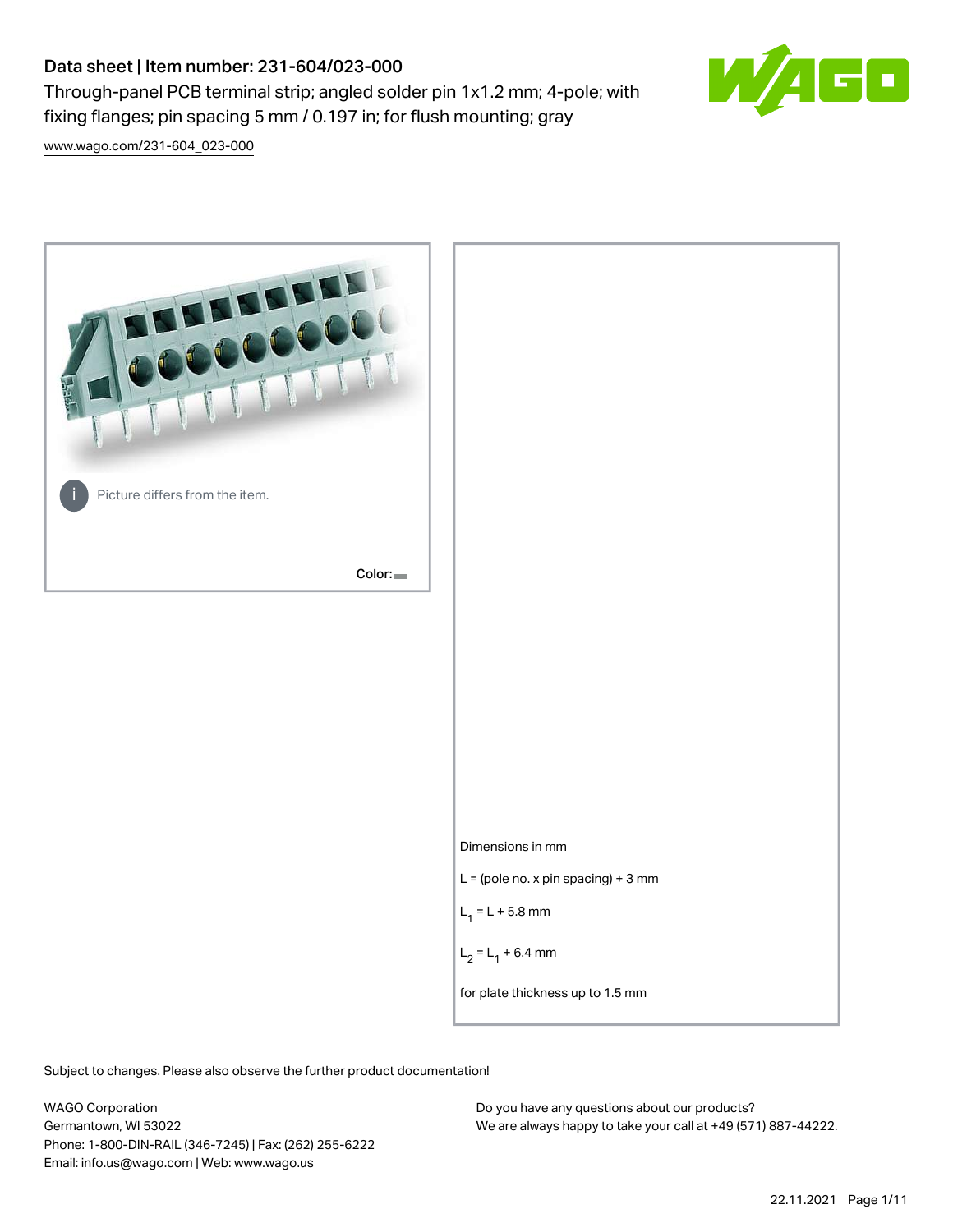

# Item description

- $\blacksquare$  Feedthrough PCB terminal strips with screwdriver-actuated CAGE CLAMP<sup>®</sup>
- With flanges for PCB or front-panel mounting either flush with enclosure or protruding

# Data

# Notes

| Variants: | Other pole numbers                                               |
|-----------|------------------------------------------------------------------|
|           | Other colors                                                     |
|           | Direct marking                                                   |
|           | Versions without mounting flanges                                |
|           | Other versions (or variants) can be requested from WAGO Sales or |
|           | configured at https://configurator.wago.com/                     |

### Electrical data

#### IEC Approvals

| Ratings per                 | IEC/EN 60664-1                                                       |
|-----------------------------|----------------------------------------------------------------------|
| Rated voltage (III / 3)     | 320 V                                                                |
| Rated surge voltage (III/3) | 4 <sub>k</sub> V                                                     |
| Rated voltage (III/2)       | 320 V                                                                |
| Rated surge voltage (III/2) | 4 <sub>k</sub> V                                                     |
| Nominal voltage (II/2)      | 630 V                                                                |
| Rated surge voltage (II/2)  | 4 <sub>k</sub> V                                                     |
| Rated current               | 16 A                                                                 |
| Legend (ratings)            | (III / 2) $\triangleq$ Overvoltage category III / Pollution degree 2 |

# UL Approvals

| Approvals per                  | UL 1059 |
|--------------------------------|---------|
| Rated voltage UL (Use Group B) | 300 V   |
| Rated current UL (Use Group B) | 15A     |
| Rated voltage UL (Use Group C) | 150 V   |
| Rated current UL (Use Group C) | 15A     |
| Rated voltage UL (Use Group D) | 300 V   |
| Rated current UL (Use Group D) | 10 A    |

Subject to changes. Please also observe the further product documentation!

| <b>WAGO Corporation</b>                                | Do you have any questions about our products?                 |
|--------------------------------------------------------|---------------------------------------------------------------|
| Germantown, WI 53022                                   | We are always happy to take your call at +49 (571) 887-44222. |
| Phone: 1-800-DIN-RAIL (346-7245)   Fax: (262) 255-6222 |                                                               |
| Email: info.us@wago.com   Web: www.wago.us             |                                                               |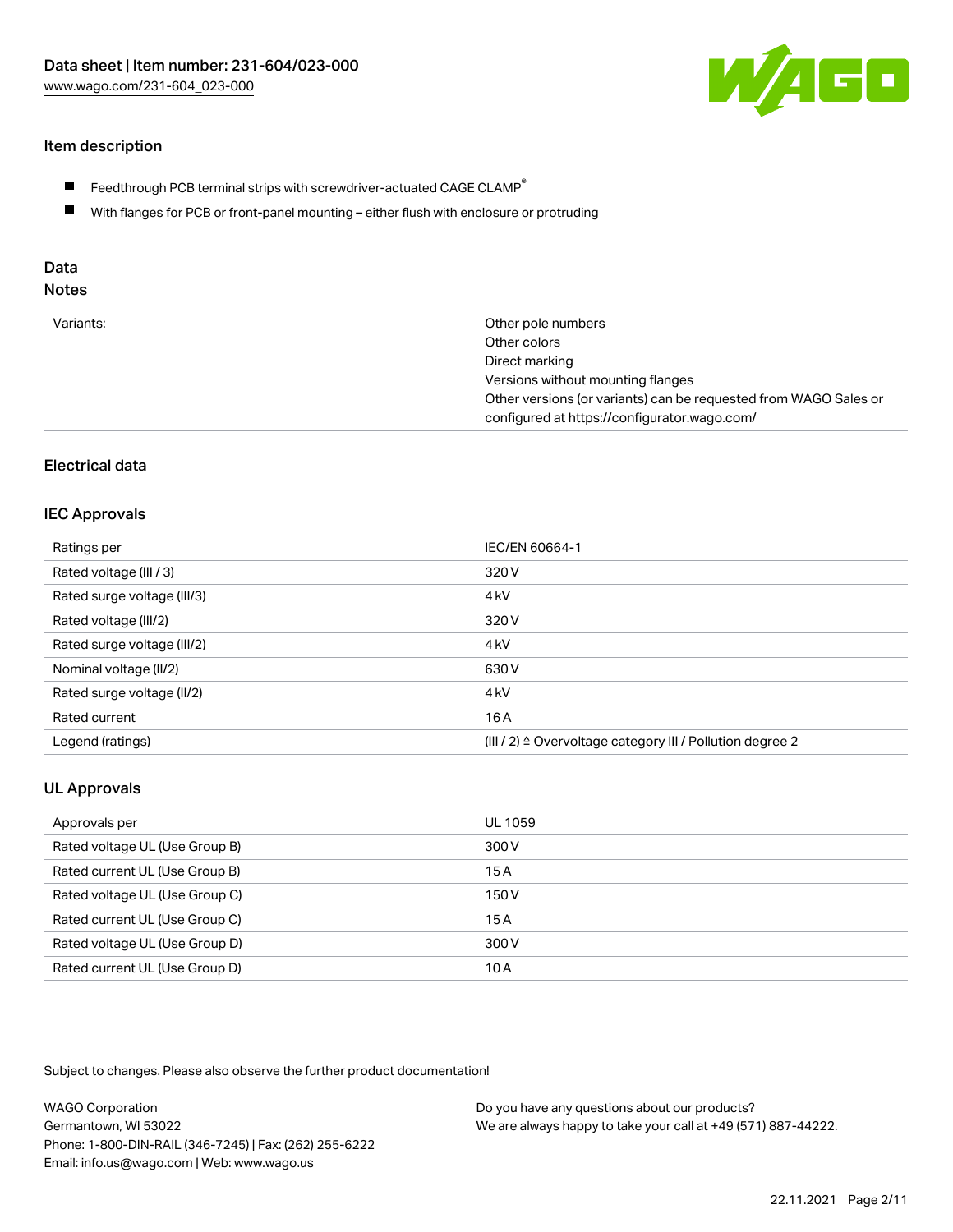

# CSA Approvals

| Approvals per                   | CSA   |
|---------------------------------|-------|
| Rated voltage CSA (Use Group B) | 300 V |
| Rated current CSA (Use Group B) | 15 A  |
| Rated voltage CSA (Use Group C) | 150 V |
| Rated current CSA (Use Group C) | 15A   |
| Rated voltage CSA (Use Group D) | 300 V |
| Rated current CSA (Use Group D) | 10 A  |

# Connection data

| Total number of connection points | 4 |
|-----------------------------------|---|
| Total number of potentials        |   |
| Number of connection types        |   |
| Number of levels                  |   |

# Connection 1

| Connection technology                             | CAGE CLAMP®                             |
|---------------------------------------------------|-----------------------------------------|
| Actuation type                                    | Operating tool                          |
| Solid conductor                                   | $0.082.5$ mm <sup>2</sup> / 28  14 AWG  |
| Fine-stranded conductor                           | $0.08$ 2.5 mm <sup>2</sup> / 28  14 AWG |
| Fine-stranded conductor; with insulated ferrule   | $0.251.5$ mm <sup>2</sup>               |
| Fine-stranded conductor; with uninsulated ferrule | $0.252.5$ mm <sup>2</sup>               |
| Strip length                                      | 89 mm / 0.31  0.35 inch                 |
| Conductor connection direction to PCB             | 0°                                      |
| Number of poles                                   | 4                                       |

# Physical data

| Pin spacing                          | 5 mm / 0.197 inch    |
|--------------------------------------|----------------------|
| Width                                | 35.2 mm / 1.386 inch |
| Height                               | 19 mm / 0.748 inch   |
| Height from the surface              | 14.3 mm / 0.563 inch |
| Depth                                | 19.1 mm / 0.752 inch |
| Solder pin length                    | $4.7 \,\mathrm{mm}$  |
| Solder pin dimensions                | $0.8 \times 1.3$ mm  |
| Drilled hole diameter with tolerance | $1.8$ $(+0.1)$ mm    |

Subject to changes. Please also observe the further product documentation!

| <b>WAGO Corporation</b>                                | Do v |
|--------------------------------------------------------|------|
| Germantown, WI 53022                                   | We a |
| Phone: 1-800-DIN-RAIL (346-7245)   Fax: (262) 255-6222 |      |
| Email: info.us@wago.com   Web: www.wago.us             |      |

ou have any questions about our products? are always happy to take your call at +49 (571) 887-44222.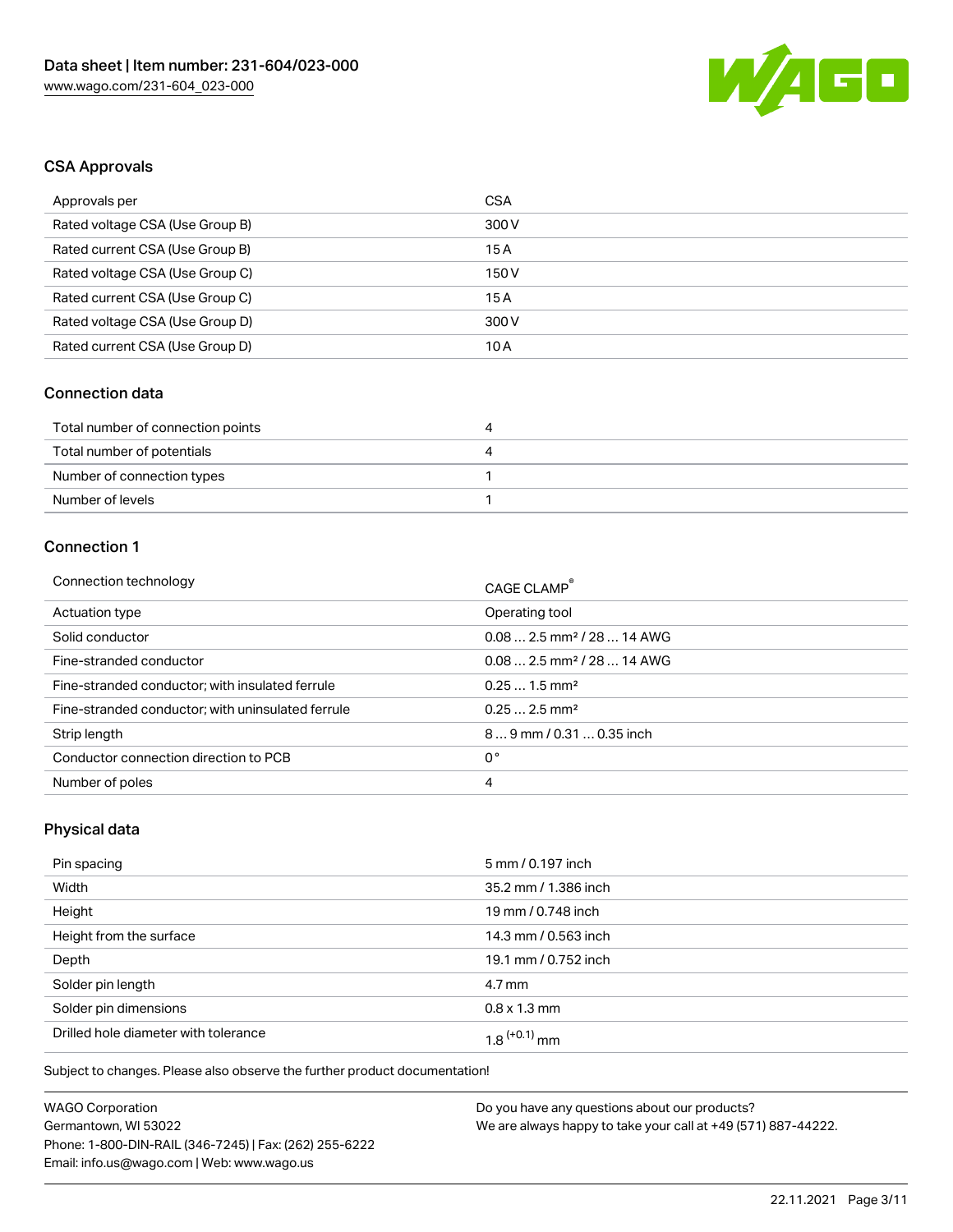

#### Mechanical data

| Housing sheet thickness | $1.51.5$ mm / 0.059  0.059 inch |
|-------------------------|---------------------------------|
| Mounting type           | Mounting flange                 |
| Mounting type           | Feed-through mounting           |
|                         | Panel mounting                  |

### PCB contact

| PCB Contact                         | тнт                                      |
|-------------------------------------|------------------------------------------|
| Solder pin arrangement              | over the entire terminal strip (in-line) |
| Number of solder pins per potential |                                          |

#### Material data

| Polyamide (PA66)                      |
|---------------------------------------|
|                                       |
| Chrome nickel spring steel (CrNi)     |
| Electrolytic copper $(E_{\text{Cu}})$ |
|                                       |
|                                       |
|                                       |
|                                       |

#### Environmental requirements

| Limit temperature range | -60  +105 °C |
|-------------------------|--------------|
|-------------------------|--------------|

# Commercial data

| Product Group         | 3 (Multi Conn. System) |
|-----------------------|------------------------|
| PU (SPU)              | 50 Stück               |
| Packaging type        | box                    |
| Country of origin     | DE                     |
| <b>GTIN</b>           | 4044918279154          |
| Customs tariff number | 8536904000             |

#### Approvals / Certificates

#### Country specific Approvals

Subject to changes. Please also observe the further product documentation!

| Do you have any questions about our products?                 |
|---------------------------------------------------------------|
| We are always happy to take your call at +49 (571) 887-44222. |
|                                                               |
|                                                               |
|                                                               |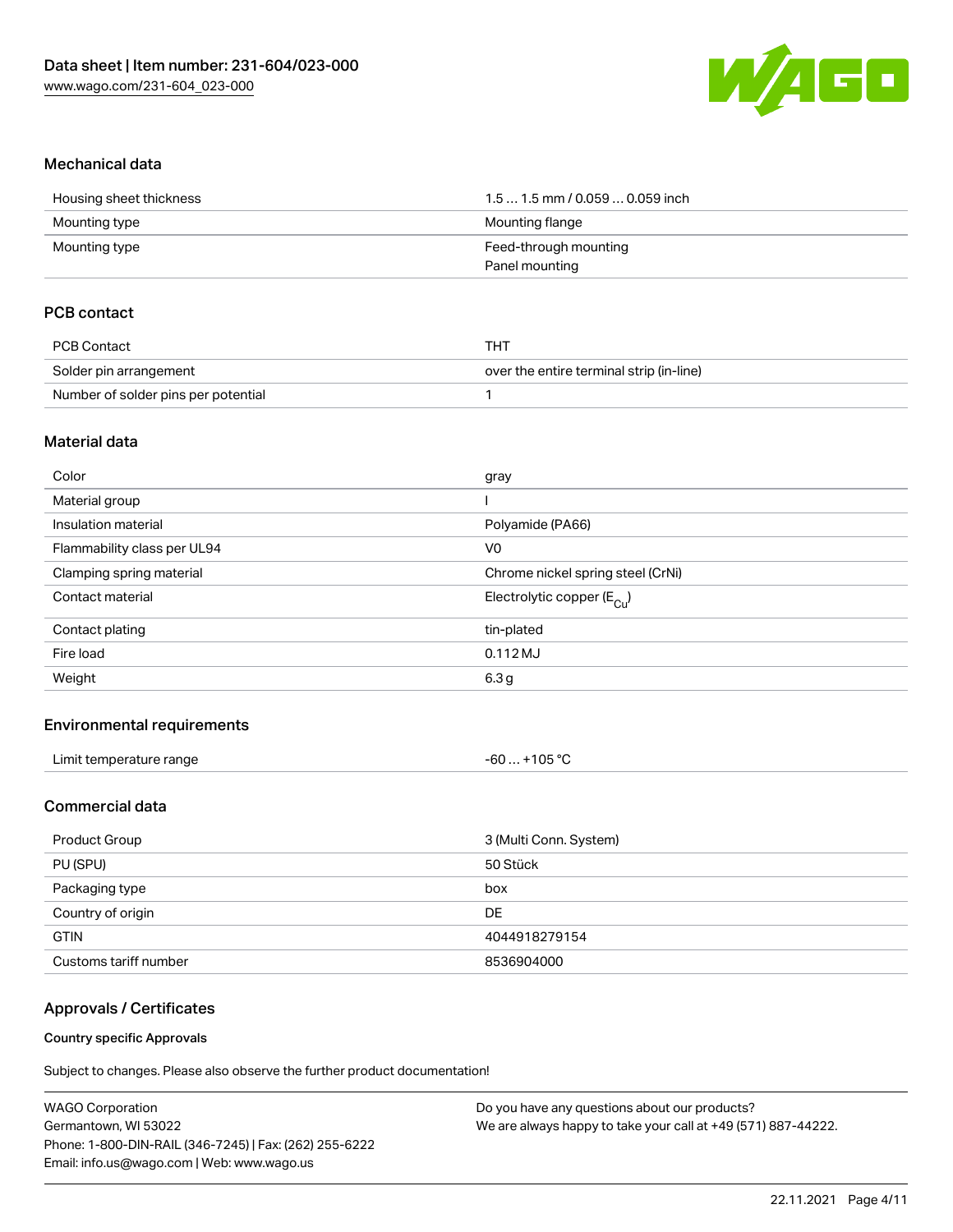

| Logo | Approval                               | <b>Additional Approval Text</b> | Certificate<br>name |
|------|----------------------------------------|---------------------------------|---------------------|
|      | CВ<br>DEKRA Certification B.V.         | IEC 61984                       | NL-39756            |
|      | <b>CSA</b><br>DEKRA Certification B.V. | C <sub>22.2</sub>               | LR 18677-<br>25     |

#### Ship Approvals

|                          |                                                         |                                 | Certificate                        |
|--------------------------|---------------------------------------------------------|---------------------------------|------------------------------------|
| Logo                     | Approval                                                | <b>Additional Approval Text</b> | name                               |
| ABS                      | <b>ABS</b><br>American Bureau of Shipping               | $\overline{\phantom{0}}$        | $19 -$<br>HG1869876-<br><b>PDA</b> |
| <b>BUREAU</b><br>VERITAS | BV<br>Bureau Veritas S.A.                               | <b>IEC 60998</b>                | 11915/D0<br><b>BV</b>              |
|                          | <b>DNV GL</b><br>Det Norske Veritas, Germanischer Lloyd | $\overline{\phantom{0}}$        | TAE000016Z                         |
|                          |                                                         |                                 |                                    |

#### UL-Approvals

л п

|      |                                |                                 | Certificate |
|------|--------------------------------|---------------------------------|-------------|
| Logo | Approval                       | <b>Additional Approval Text</b> | name        |
|      | UR                             | UL 1977                         | E45171      |
| J    | Underwriters Laboratories Inc. |                                 |             |

#### Optional accessories

#### Tools

| Operating tool                                                                                                   |                      |
|------------------------------------------------------------------------------------------------------------------|----------------------|
| Item no.: 210-657<br>Operating tool; Blade: 3.5 x 0.5 mm; with a partially insulated shaft; short; multicoloured | www.wago.com/210-657 |
| Item no.: 210-720                                                                                                | www.wago.com/210-720 |
| Operating tool; Blade: 3.5 x 0.5 mm; with a partially insulated shaft; multicoloured                             |                      |
| Marking accessories                                                                                              |                      |
| Marking strip                                                                                                    |                      |

Subject to changes. Please also observe the further product documentation!

| <b>WAGO Corporation</b>                                | Do you have any questions about our products?                 |
|--------------------------------------------------------|---------------------------------------------------------------|
| Germantown, WI 53022                                   | We are always happy to take your call at +49 (571) 887-44222. |
| Phone: 1-800-DIN-RAIL (346-7245)   Fax: (262) 255-6222 |                                                               |
| Email: info.us@wago.com   Web: www.wago.us             |                                                               |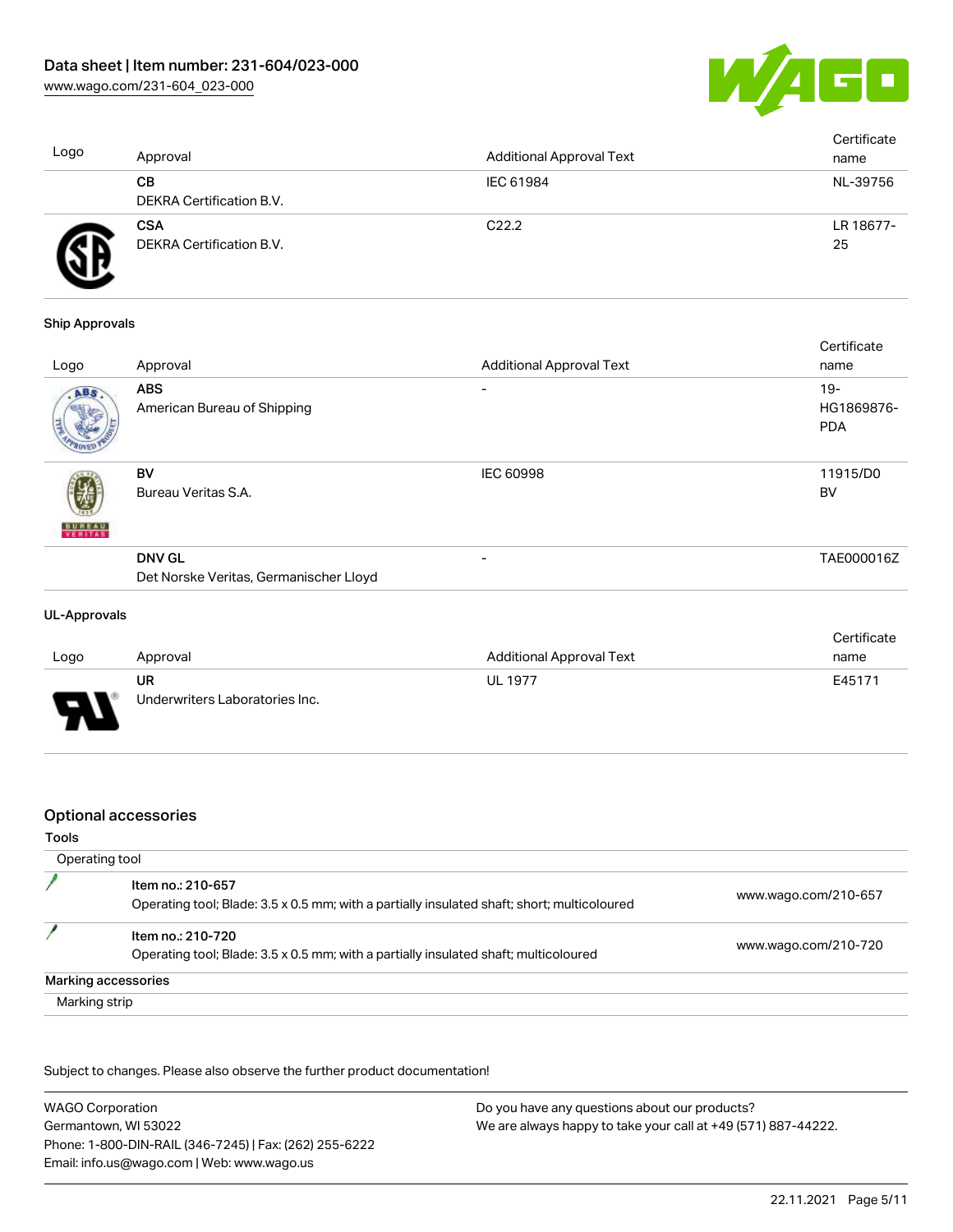Phone: 1-800-DIN-RAIL (346-7245) | Fax: (262) 255-6222

Email: info.us@wago.com | Web: www.wago.us



|                                                 | Item no.: 210-332/500-202<br>Marking strips; as a DIN A4 sheet; MARKED; 1-16 (160x); Height of marker strip: 3 mm; Strip length 182<br>mm; Horizontal marking; Self-adhesive; white  |                                                                                                                | www.wago.com/210-332<br>/500-202 |
|-------------------------------------------------|--------------------------------------------------------------------------------------------------------------------------------------------------------------------------------------|----------------------------------------------------------------------------------------------------------------|----------------------------------|
|                                                 | Item no.: 210-332/500-206<br>Marking strips; as a DIN A4 sheet; MARKED; 33-48 (160x); Height of marker strip: 3 mm; Strip length<br>182 mm; Horizontal marking; Self-adhesive; white |                                                                                                                | www.wago.com/210-332<br>/500-206 |
|                                                 | Item no.: 210-332/500-205<br>Marking strips; as a DIN A4 sheet; MARKED; 1-32 (80x); Height of marker strip: 3 mm; Strip length 182<br>mm; Horizontal marking; Self-adhesive; white   |                                                                                                                | www.wago.com/210-332<br>/500-205 |
|                                                 | Item no.: 210-332/500-204<br>Marking strips; as a DIN A4 sheet; MARKED; 17-32 (160x); Height of marker strip: 3 mm; Strip length<br>182 mm; Horizontal marking; Self-adhesive; white |                                                                                                                | www.wago.com/210-332<br>/500-204 |
| Ferrules                                        |                                                                                                                                                                                      |                                                                                                                |                                  |
| Ferrule                                         |                                                                                                                                                                                      |                                                                                                                |                                  |
|                                                 | Item no.: 216-101<br>Ferrule; Sleeve for 0.5 mm <sup>2</sup> / AWG 22; uninsulated; electro-tin plated; silver-colored                                                               |                                                                                                                | www.wago.com/216-101             |
|                                                 | Item no.: 216-104<br>Ferrule; Sleeve for 1.5 mm <sup>2</sup> / AWG 16; uninsulated; electro-tin plated; silver-colored                                                               |                                                                                                                | www.wago.com/216-104             |
|                                                 | Item no.: 216-106<br>Ferrule; Sleeve for 2.5 mm <sup>2</sup> / AWG 14; uninsulated; electro-tin plated; silver-colored                                                               |                                                                                                                | www.wago.com/216-106             |
|                                                 | Item no.: 216-102<br>Ferrule; Sleeve for 0.75 mm <sup>2</sup> / AWG 20; uninsulated; electro-tin plated; silver-colored                                                              |                                                                                                                | www.wago.com/216-102             |
|                                                 | Item no.: 216-103<br>Ferrule; Sleeve for 1 mm <sup>2</sup> / AWG 18; uninsulated; electro-tin plated                                                                                 |                                                                                                                | www.wago.com/216-103             |
|                                                 | Item no.: 216-123<br>Ferrule; Sleeve for 1 mm <sup>2</sup> / AWG 18; uninsulated; electro-tin plated; silver-colored                                                                 |                                                                                                                | www.wago.com/216-123             |
|                                                 | Item no.: 216-122<br>Ferrule; Sleeve for 0.75 mm <sup>2</sup> / AWG 20; uninsulated; electro-tin plated; silver-colored                                                              |                                                                                                                | www.wago.com/216-122             |
|                                                 | Item no.: 216-124<br>Ferrule; Sleeve for 1.5 mm <sup>2</sup> / AWG 16; uninsulated; electro-tin plated                                                                               |                                                                                                                | www.wago.com/216-124             |
|                                                 | Item no.: 216-142<br>Ferrule; Sleeve for 0.75 mm <sup>2</sup> / 18 AWG; uninsulated; electro-tin plated; electrolytic copper; gastight<br>crimped; acc. to DIN 46228, Part 1/08.92   |                                                                                                                | www.wago.com/216-142             |
|                                                 | Item no.: 216-132<br>Ferrule; Sleeve for 0.34 mm <sup>2</sup> / AWG 24; uninsulated; electro-tin plated                                                                              |                                                                                                                | www.wago.com/216-132             |
|                                                 | Item no.: 216-121<br>Ferrule; Sleeve for 0.5 mm <sup>2</sup> / AWG 22; uninsulated; electro-tin plated; silver-colored                                                               |                                                                                                                | www.wago.com/216-121             |
|                                                 | Item no.: 216-143<br>Ferrule; Sleeve for 1 mm <sup>2</sup> / AWG 18; uninsulated; electro-tin plated; electrolytic copper; gastight                                                  |                                                                                                                | www.wago.com/216-143             |
|                                                 | Subject to changes. Please also observe the further product documentation!                                                                                                           |                                                                                                                |                                  |
| <b>WAGO Corporation</b><br>Germantown, WI 53022 |                                                                                                                                                                                      | Do you have any questions about our products?<br>We are always happy to take your call at +49 (571) 887-44222. |                                  |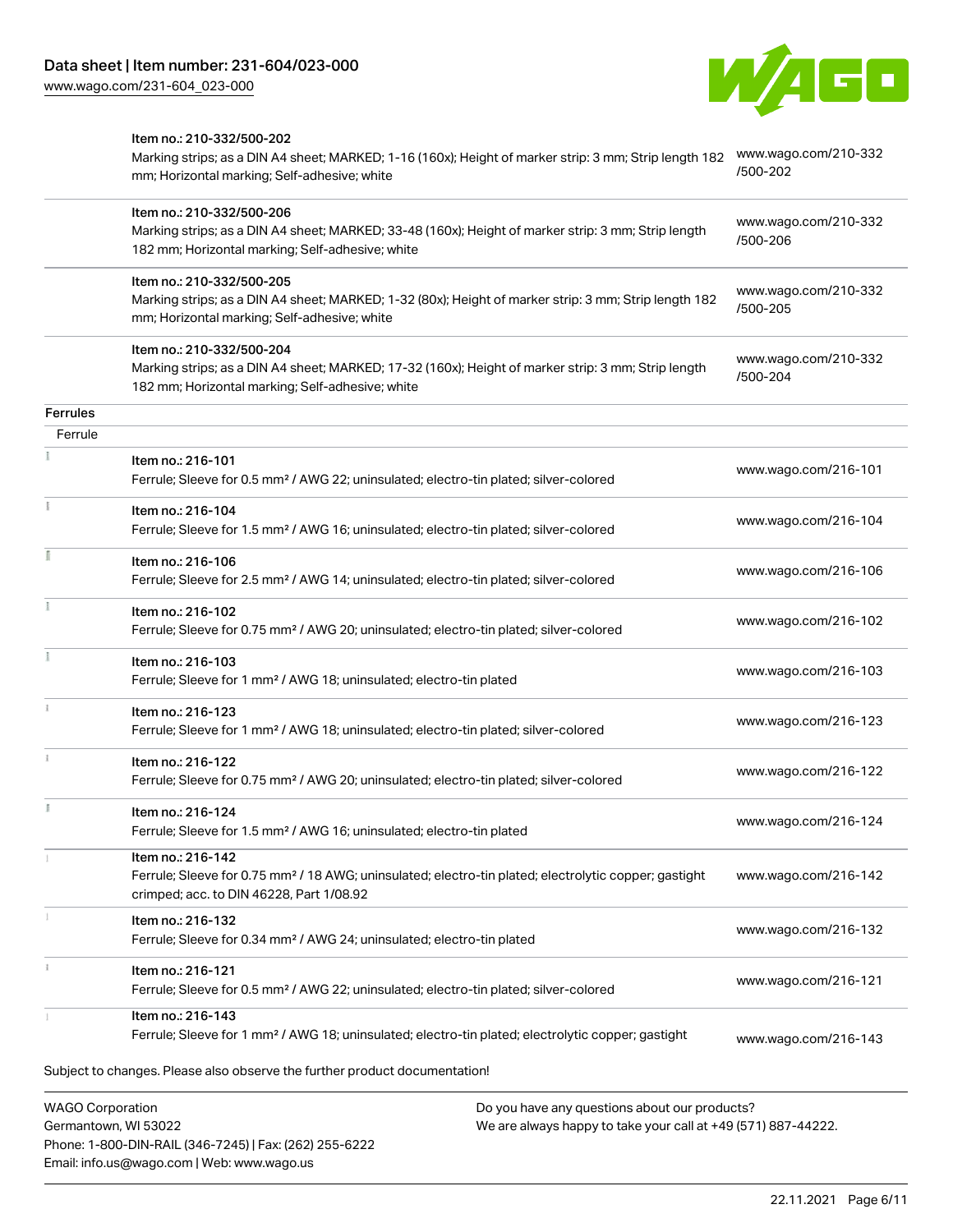# Data sheet | Item number: 231-604/023-000

Email: info.us@wago.com | Web: www.wago.us

[www.wago.com/231-604\\_023-000](http://www.wago.com/231-604_023-000)



crimped; acc. to DIN 46228, Part 1/08.92

|   | Item no.: 216-131                                                                                                                                                                                       |                                                                                                                |                      |
|---|---------------------------------------------------------------------------------------------------------------------------------------------------------------------------------------------------------|----------------------------------------------------------------------------------------------------------------|----------------------|
|   | Ferrule; Sleeve for 0.25 mm <sup>2</sup> / AWG 24; uninsulated; electro-tin plated; silver-colored                                                                                                      |                                                                                                                | www.wago.com/216-131 |
|   | Item no.: 216-141<br>Ferrule; Sleeve for 0.5 mm <sup>2</sup> / 20 AWG; uninsulated; electro-tin plated; electrolytic copper; gastight<br>crimped; acc. to DIN 46228, Part 1/08.92                       |                                                                                                                | www.wago.com/216-141 |
|   | Item no.: 216-152<br>Ferrule; Sleeve for 0.34 mm <sup>2</sup> / AWG 24; uninsulated; electro-tin plated                                                                                                 |                                                                                                                | www.wago.com/216-152 |
|   | Item no.: 216-203<br>Ferrule; Sleeve for 1 mm <sup>2</sup> / AWG 18; insulated; electro-tin plated; red                                                                                                 |                                                                                                                | www.wago.com/216-203 |
|   | Item no.: 216-202<br>Ferrule; Sleeve for 0.75 mm <sup>2</sup> / 18 AWG; insulated; electro-tin plated; gray                                                                                             |                                                                                                                | www.wago.com/216-202 |
|   | Item no.: 216-151<br>Ferrule; Sleeve for 0.25 mm <sup>2</sup> / AWG 24; uninsulated; electro-tin plated                                                                                                 |                                                                                                                | www.wago.com/216-151 |
|   | Item no.: 216-204<br>Ferrule; Sleeve for 1.5 mm <sup>2</sup> / AWG 16; insulated; electro-tin plated; black                                                                                             |                                                                                                                | www.wago.com/216-204 |
|   | Item no.: 216-144<br>Ferrule; Sleeve for 1.5 mm <sup>2</sup> / AWG 16; uninsulated; electro-tin plated; electrolytic copper; gastight<br>crimped; acc. to DIN 46228, Part 1/08.92; silver-colored       |                                                                                                                | www.wago.com/216-144 |
|   | Item no.: 216-201<br>Ferrule; Sleeve for 0.5 mm <sup>2</sup> / 20 AWG; insulated; electro-tin plated; white                                                                                             |                                                                                                                | www.wago.com/216-201 |
|   | Item no.: 216-223<br>Ferrule; Sleeve for 1 mm <sup>2</sup> / AWG 18; insulated; electro-tin plated; red                                                                                                 |                                                                                                                | www.wago.com/216-223 |
|   | Item no.: 216-241<br>Ferrule; Sleeve for 0.5 mm <sup>2</sup> / 20 AWG; insulated; electro-tin plated; electrolytic copper; gastight<br>crimped; acc. to DIN 46228, Part 4/09.90; white                  |                                                                                                                | www.wago.com/216-241 |
|   | Item no.: 216-242<br>Ferrule; Sleeve for 0.75 mm <sup>2</sup> / 18 AWG; insulated; electro-tin plated; electrolytic copper; gastight<br>crimped; acc. to DIN 46228, Part 4/09.90; gray                  |                                                                                                                | www.wago.com/216-242 |
|   | Item no.: 216-222<br>Ferrule; Sleeve for 0.75 mm <sup>2</sup> / 18 AWG; insulated; electro-tin plated; gray                                                                                             |                                                                                                                | www.wago.com/216-222 |
|   | Item no.: 216-221<br>Ferrule; Sleeve for 0.5 mm <sup>2</sup> / 20 AWG; insulated; electro-tin plated; white                                                                                             |                                                                                                                | www.wago.com/216-221 |
| ٨ | Item no.: 216-224<br>Ferrule; Sleeve for 1.5 mm <sup>2</sup> / AWG 16; insulated; electro-tin plated; black                                                                                             |                                                                                                                | www.wago.com/216-224 |
|   | Item no.: 216-243<br>Ferrule; Sleeve for 1 mm <sup>2</sup> / AWG 18; insulated; electro-tin plated; electrolytic copper; gastight crimped; www.wago.com/216-243<br>acc. to DIN 46228, Part 4/09.90; red |                                                                                                                |                      |
|   | Item no.: 216-244<br>Ferrule; Sleeve for 1.5 mm <sup>2</sup> / AWG 16; insulated; electro-tin plated; electrolytic copper; gastight<br>crimped; acc. to DIN 46228, Part 4/09.90; black                  |                                                                                                                | www.wago.com/216-244 |
|   | Subject to changes. Please also observe the further product documentation!                                                                                                                              |                                                                                                                |                      |
|   | <b>WAGO Corporation</b><br>Germantown, WI 53022<br>Phone: 1-800-DIN-RAIL (346-7245)   Fax: (262) 255-6222                                                                                               | Do you have any questions about our products?<br>We are always happy to take your call at +49 (571) 887-44222. |                      |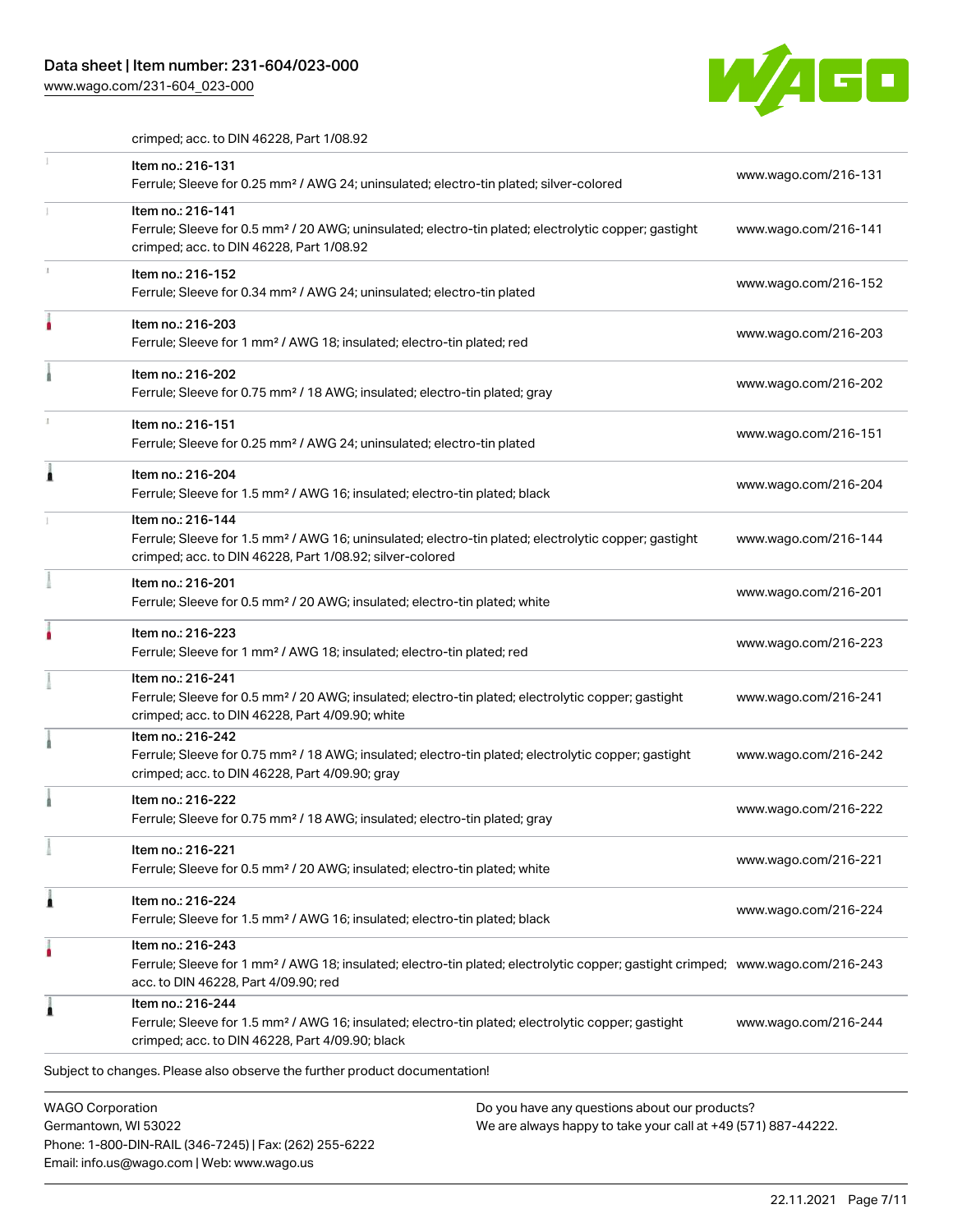[www.wago.com/231-604\\_023-000](http://www.wago.com/231-604_023-000)



|                      | Item no.: 216-263                                                                                                                                                                  |                      |
|----------------------|------------------------------------------------------------------------------------------------------------------------------------------------------------------------------------|----------------------|
|                      | Ferrule; Sleeve for 1 mm <sup>2</sup> / AWG 18; insulated; electro-tin plated; electrolytic copper; gastight crimped; www.wago.com/216-263<br>acc. to DIN 46228, Part 4/09.90; red |                      |
| 1                    | Item no.: 216-264                                                                                                                                                                  |                      |
|                      | Ferrule; Sleeve for 1.5 mm <sup>2</sup> / AWG 16; insulated; electro-tin plated; electrolytic copper; gastight<br>crimped; acc. to DIN 46228, Part 4/09.90; black                  | www.wago.com/216-264 |
| Â                    | Item no.: 216-284                                                                                                                                                                  |                      |
|                      | Ferrule; Sleeve for 1.5 mm <sup>2</sup> / AWG 16; insulated; electro-tin plated; electrolytic copper; gastight<br>crimped; acc. to DIN 46228, Part 4/09.90; black                  | www.wago.com/216-284 |
|                      | Item no.: 216-262                                                                                                                                                                  |                      |
|                      | Ferrule; Sleeve for 0.75 mm <sup>2</sup> / 18 AWG; insulated; electro-tin plated; electrolytic copper; gastight<br>crimped; acc. to DIN 46228, Part 4/09.90; gray                  | www.wago.com/216-262 |
|                      | Item no.: 216-301                                                                                                                                                                  |                      |
|                      | Ferrule; Sleeve for 0.25 mm <sup>2</sup> / AWG 24; insulated; electro-tin plated; yellow                                                                                           | www.wago.com/216-301 |
|                      | Item no.: 216-321                                                                                                                                                                  |                      |
|                      | Ferrule; Sleeve for 0.25 mm <sup>2</sup> / AWG 24; insulated; electro-tin plated; yellow                                                                                           | www.wago.com/216-321 |
|                      | Item no.: 216-322                                                                                                                                                                  |                      |
|                      | Ferrule; Sleeve for 0.34 mm <sup>2</sup> / 22 AWG; insulated; electro-tin plated; green                                                                                            | www.wago.com/216-322 |
|                      | Item no.: 216-302                                                                                                                                                                  |                      |
|                      | Ferrule; Sleeve for 0.34 mm <sup>2</sup> / 22 AWG; insulated; electro-tin plated; light turquoise                                                                                  | www.wago.com/216-302 |
| Mounting             |                                                                                                                                                                                    |                      |
| Mounting accessories |                                                                                                                                                                                    |                      |
|                      | Item no.: 209-147                                                                                                                                                                  |                      |
|                      | Self-tapping screw                                                                                                                                                                 | www.wago.com/209-147 |
|                      | Item no.: 231-194                                                                                                                                                                  |                      |
|                      | Self-tapping screw; B 2.2x13, fixing hole 1.8 mm Ø                                                                                                                                 | www.wago.com/231-194 |
|                      | Item no.: 231-195                                                                                                                                                                  |                      |
|                      | Screw with nut; M2x12; for fixing element                                                                                                                                          | www.wago.com/231-195 |

# Downloads Documentation

Phone: 1-800-DIN-RAIL (346-7245) | Fax: (262) 255-6222

Email: info.us@wago.com | Web: www.wago.us

| <b>Additional Information</b>                                              |                                                               |          |
|----------------------------------------------------------------------------|---------------------------------------------------------------|----------|
| Technical explanations                                                     | 2019 Apr 3<br>pdf<br>2.0 MB                                   | Download |
|                                                                            |                                                               |          |
| <b>CAD files</b>                                                           |                                                               |          |
| <b>CAE</b> data                                                            |                                                               |          |
| EPLAN Data Portal 231-604/023-000                                          | <b>URL</b>                                                    | Download |
| Subject to changes. Please also observe the further product documentation! |                                                               |          |
| <b>WAGO Corporation</b>                                                    | Do you have any questions about our products?                 |          |
| Germantown, WI 53022                                                       | We are always happy to take your call at +49 (571) 887-44222. |          |

We are always happy to take your call at +49 (571) 887-44222.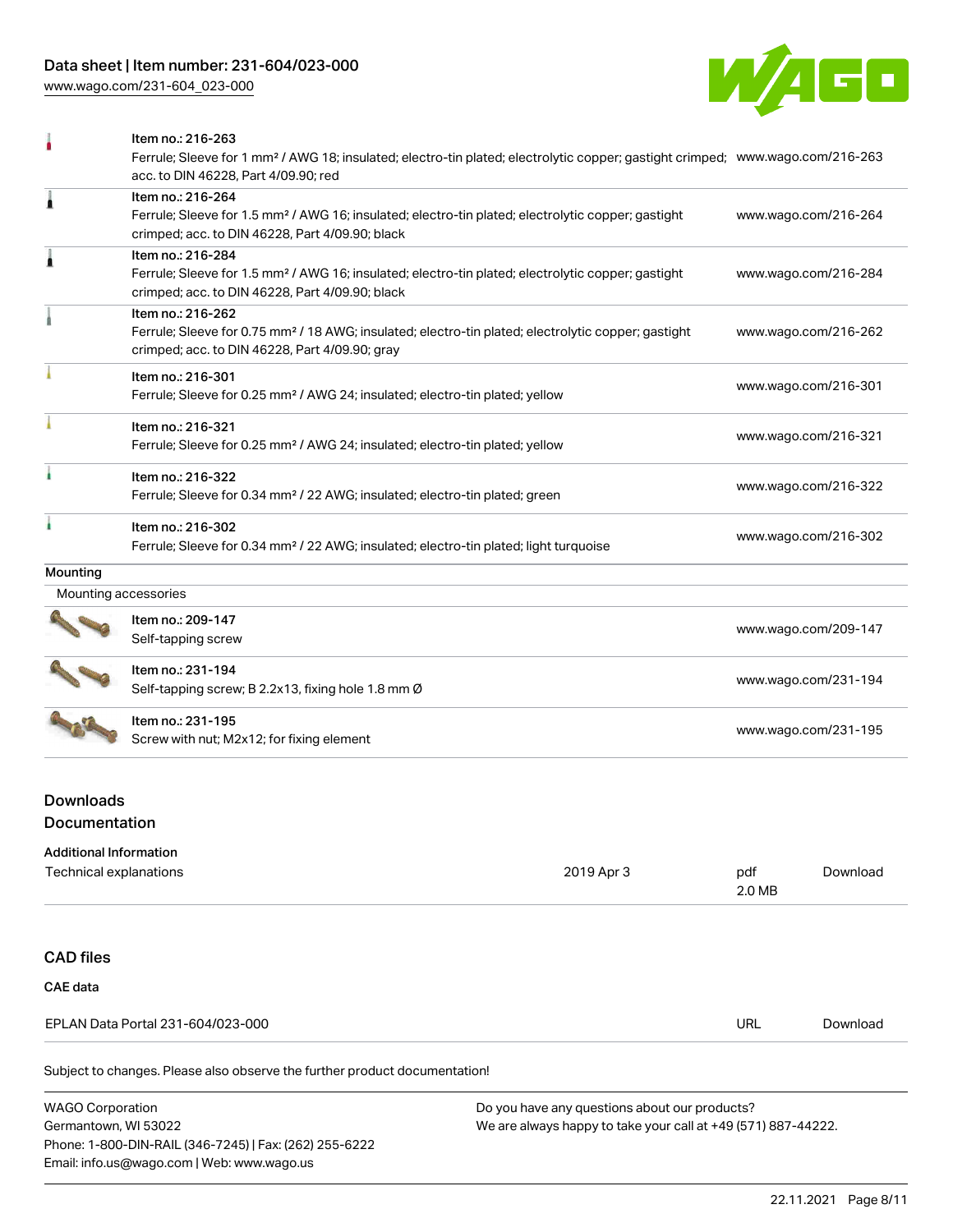

| ZUKEN Portal 231-604/023-000                                                                                                                                           | <b>URL</b> | Download |
|------------------------------------------------------------------------------------------------------------------------------------------------------------------------|------------|----------|
| EPLAN Data Portal 231-604/023-000                                                                                                                                      | <b>URL</b> | Download |
| <b>PCB Design</b>                                                                                                                                                      |            |          |
| Symbol and Footprint 231-604/023-000                                                                                                                                   | <b>URL</b> | Download |
| CAx data for your PCB design, consisting of "schematic symbols and PCB footprints",<br>allow easy integration of the WAGO component into your development environment. |            |          |
| Supported formats:                                                                                                                                                     |            |          |
| ш<br>Accel EDA 14 & 15                                                                                                                                                 |            |          |
| Ш<br>Altium 6 to current version                                                                                                                                       |            |          |
| ш<br>Cadence Allegro                                                                                                                                                   |            |          |
| $\blacksquare$<br>DesignSpark                                                                                                                                          |            |          |
| ш<br>Eagle Libraries                                                                                                                                                   |            |          |
| П<br>KiCad                                                                                                                                                             |            |          |
| $\blacksquare$<br>Mentor Graphics BoardStation                                                                                                                         |            |          |
| $\overline{\phantom{a}}$<br>Mentor Graphics Design Architect                                                                                                           |            |          |
| ш<br>Mentor Graphics Design Expedition 99 and 2000                                                                                                                     |            |          |
| ш<br>OrCAD 9.X PCB and Capture                                                                                                                                         |            |          |
| $\blacksquare$<br>PADS PowerPCB 3, 3.5, 4.X, and 5.X                                                                                                                   |            |          |
| ш<br>PADS PowerPCB and PowerLogic 3.0                                                                                                                                  |            |          |
| $\blacksquare$<br>PCAD 2000, 2001, 2002, 2004, and 2006                                                                                                                |            |          |
| Pulsonix 8.5 or newer<br>ш                                                                                                                                             |            |          |
| ш<br><b>STL</b>                                                                                                                                                        |            |          |
| ш<br>3D STEP                                                                                                                                                           |            |          |
| <b>TARGET 3001!</b>                                                                                                                                                    |            |          |
| Ш<br>View Logic ViewDraw                                                                                                                                               |            |          |
| П<br>Quadcept                                                                                                                                                          |            |          |
| Zuken CadStar 3 and 4                                                                                                                                                  |            |          |
| ш<br>Zuken CR-5000 and CR-8000                                                                                                                                         |            |          |
| PCB Component Libraries (EDA), PCB CAD Library Ultra Librarian                                                                                                         |            |          |
| CAD data                                                                                                                                                               |            |          |
| 2D/3D Models 231-604/023-000                                                                                                                                           | <b>URL</b> | Download |
|                                                                                                                                                                        |            |          |
| Subject to changes. Please also observe the further product documentation!                                                                                             |            |          |
|                                                                                                                                                                        |            |          |

WAGO Corporation Germantown, WI 53022 Phone: 1-800-DIN-RAIL (346-7245) | Fax: (262) 255-6222 Email: info.us@wago.com | Web: www.wago.us

Do you have any questions about our products? We are always happy to take your call at +49 (571) 887-44222.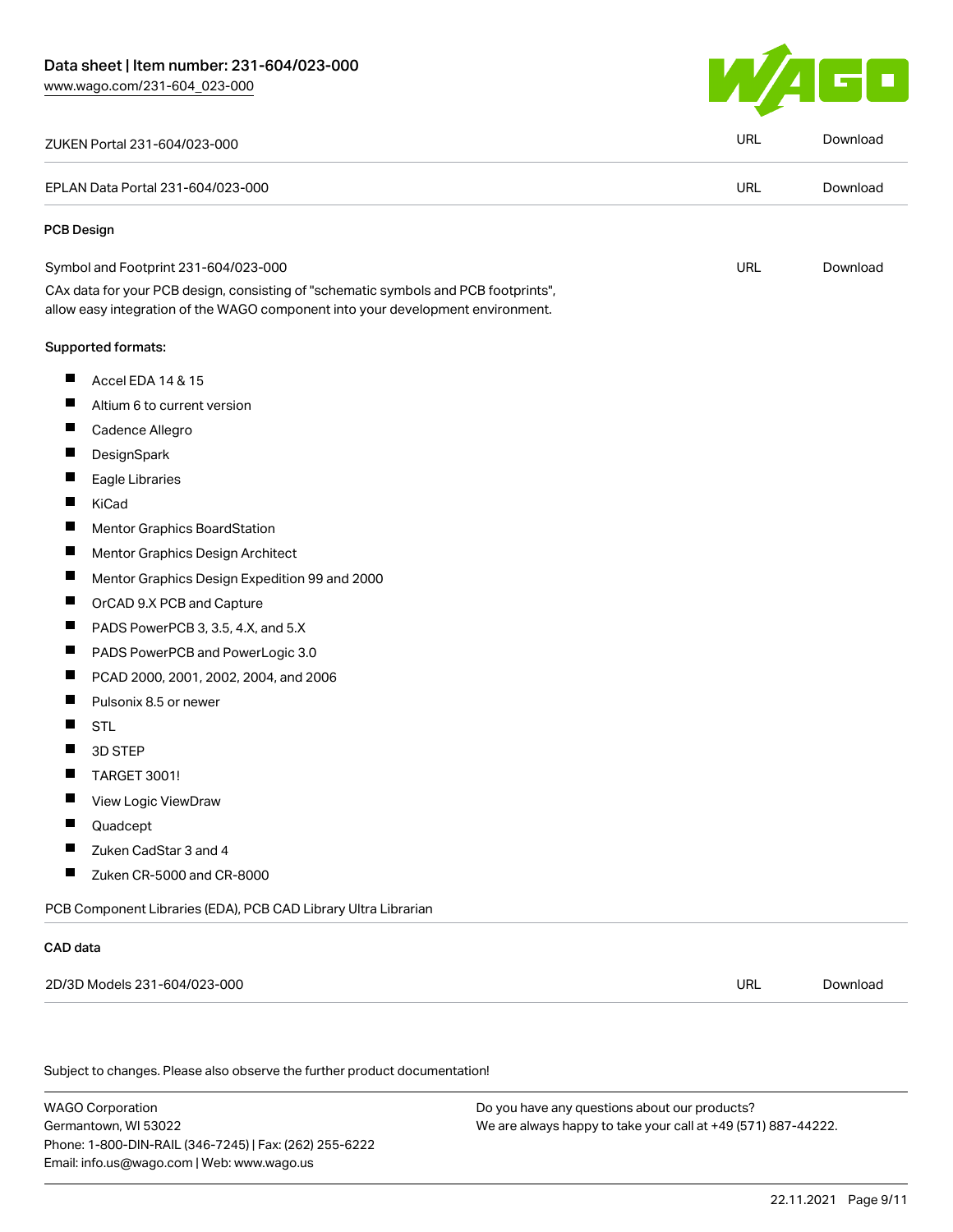# Environmental Product Compliance

Compliance Search

Environmental Product Compliance 231-604/023-000 PCB terminal block; 2.5 mm<sup>2</sup>; Pin spacing 5 mm; 4-pole; CAGE CLAMP®; clamping collar; 2,50 mm²; gray

#### Installation Notes



Feedthrough PCB terminal strips – frontentry conductor termination



Feedthrough PCB terminal strips can be used as front-panel feedthrough for external conductor termination.

Application

Subject to changes. Please also observe the further product documentation!

WAGO Corporation Germantown, WI 53022 Phone: 1-800-DIN-RAIL (346-7245) | Fax: (262) 255-6222 Email: info.us@wago.com | Web: www.wago.us

Do you have any questions about our products? We are always happy to take your call at +49 (571) 887-44222.



URL [Download](https://www.wago.com/global/d/ComplianceLinkMediaContainer_231-604_023-000)